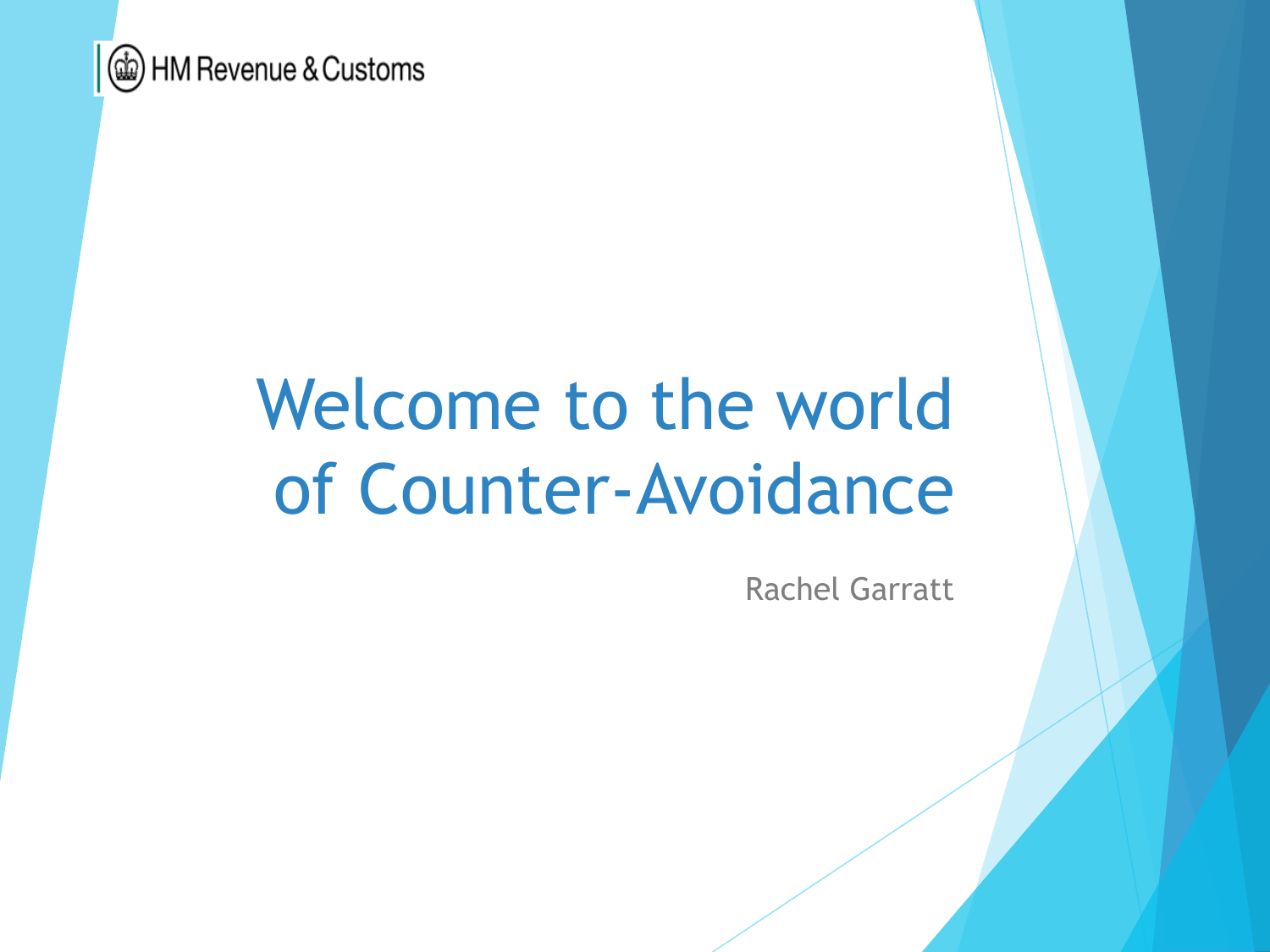### Why are we here today?

To develop the relationship between HMRC and professional bodies to you and your members:

- $\blacktriangleright$  Understand all the risks of entering into an avoidance scheme.
- $\blacktriangleright$  Understand the changing climate around avoidance.
- Avoid reputational damage to the profession as a whole.
- $\blacktriangleright$  Help those involved in avoidance to settle their tax affairs once and for all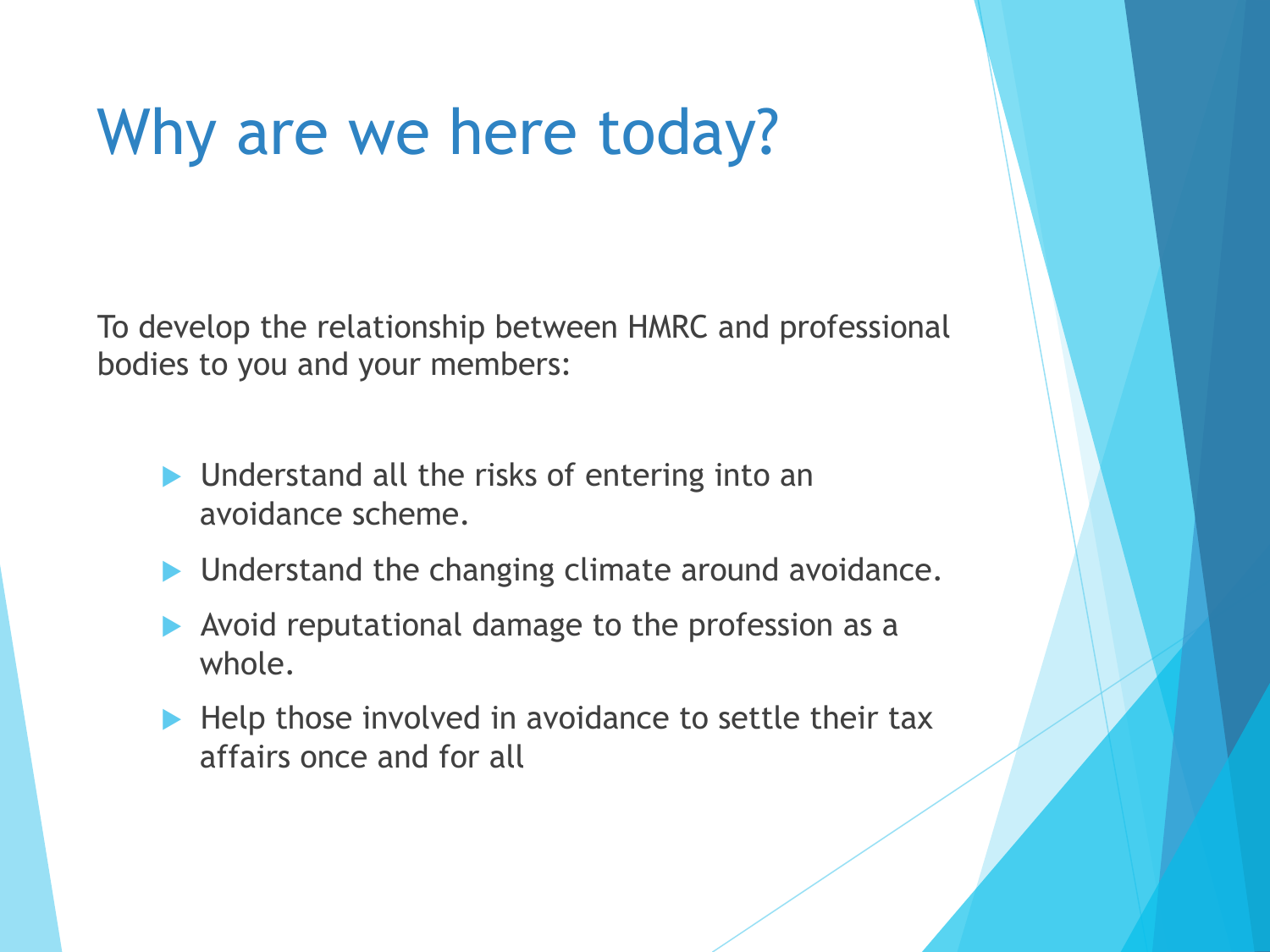## Why do we need Counter-Avoidance?

- To protect tax at stake by tackling known schemes and closing them down. Current tax at stake £14 billion
- To disrupt the economic activity of promoters and users of tax avoidance schemes
- To stop new schemes by closing loopholes in the legislation
- To educate at risk groups about the risks of tax avoidance and encourage them to exit any schemes they are in.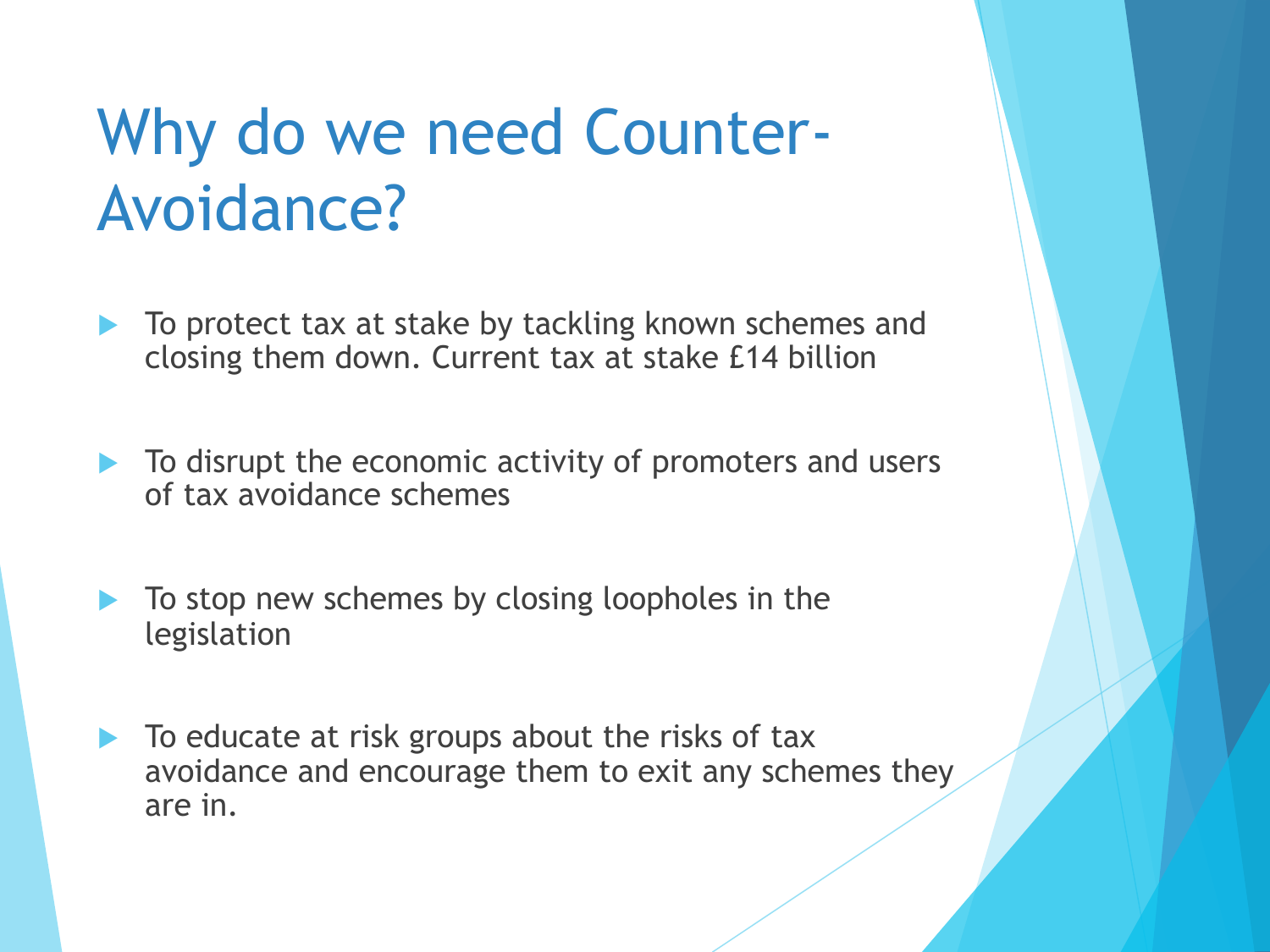## What is tax avoidance?

#### $\blacktriangleright$  Tax planning

 $\blacktriangleright$  Tax evasion

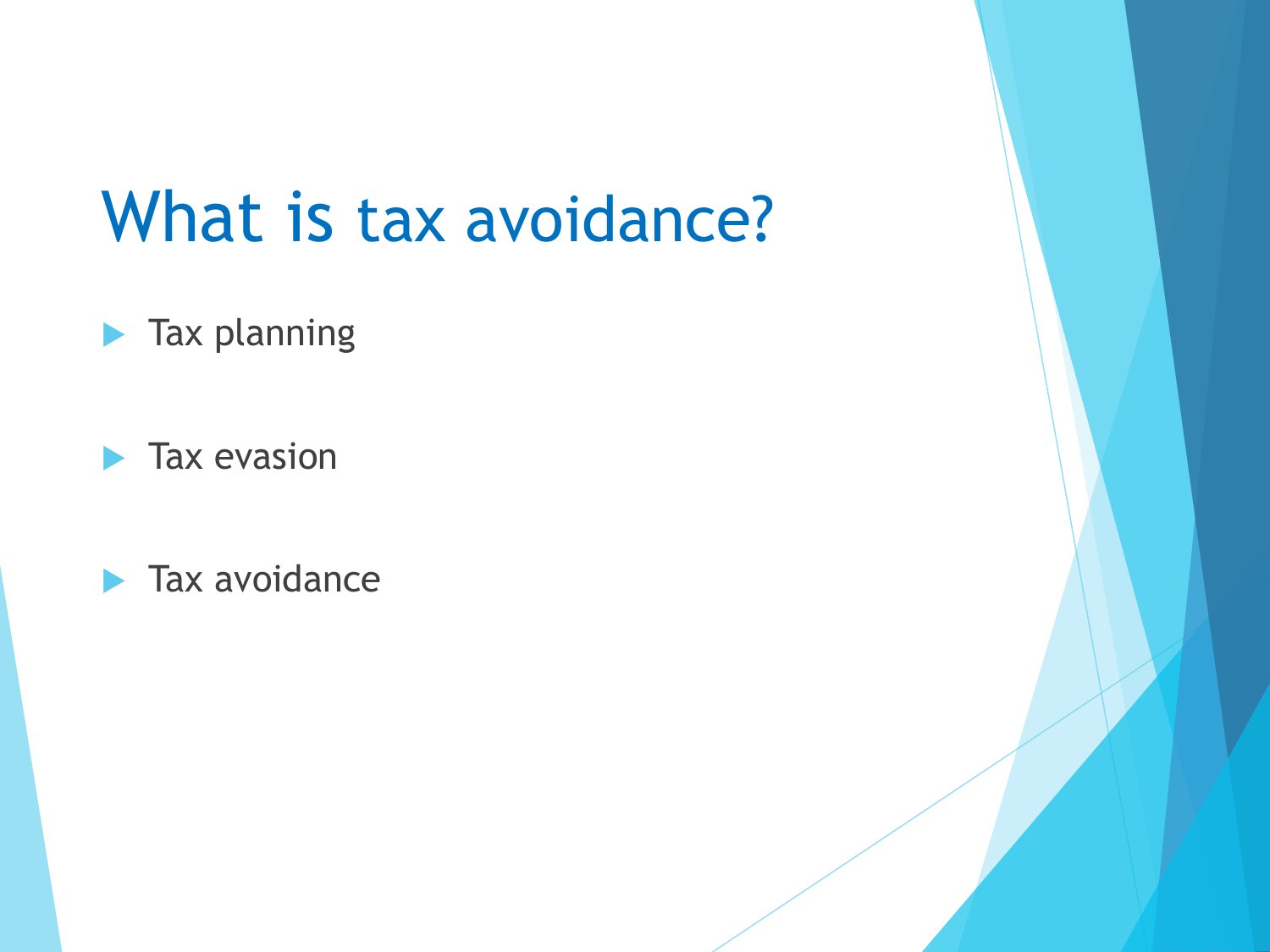### Profile of a tax avoider

- $\blacktriangleright$  80% male
- $\blacktriangleright$  70% in the 40 60 age group
- $\blacktriangleright$  Taxable income in excess of £100,000
- $\blacktriangleright$  Normally uses an accountant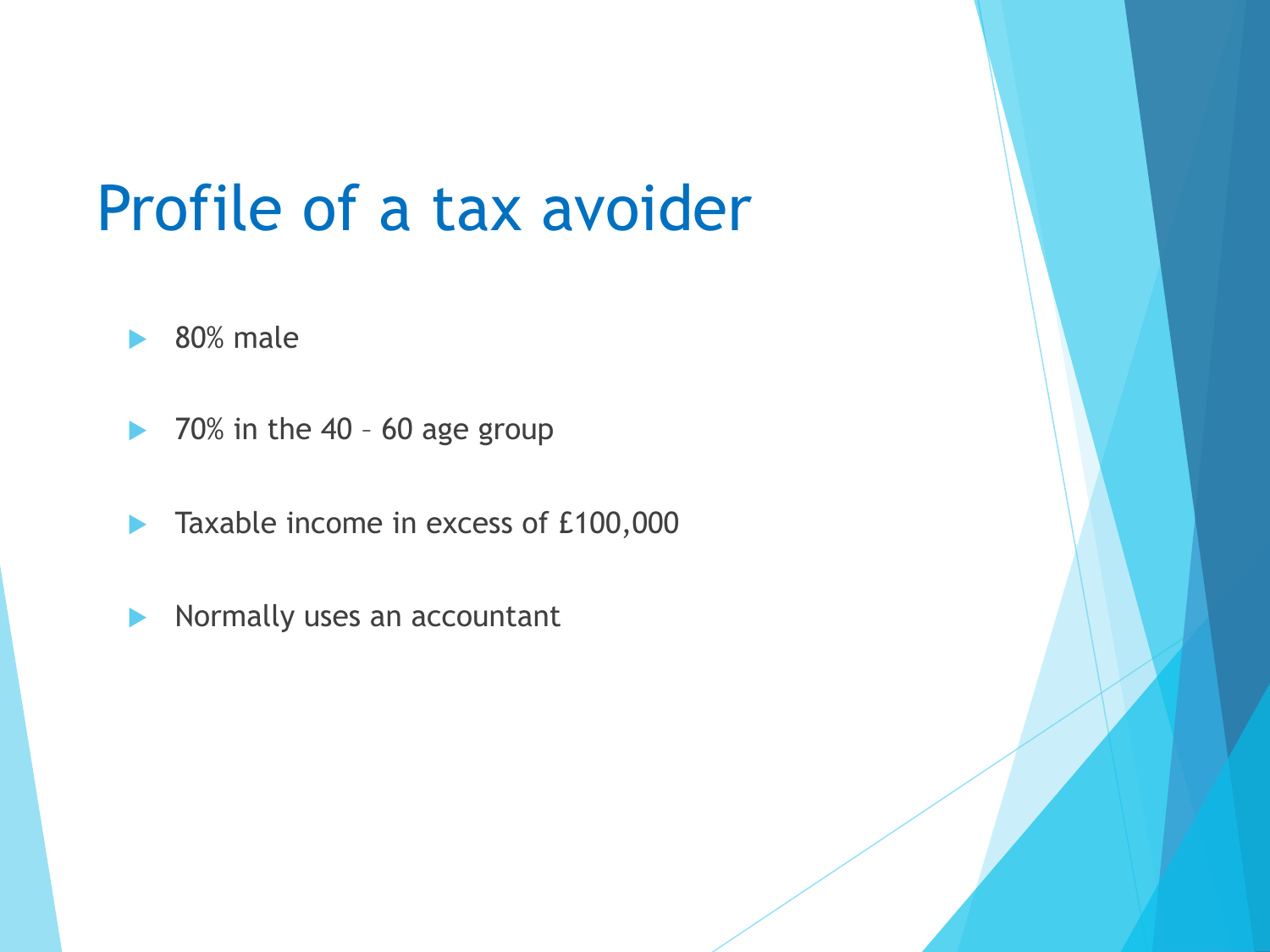## How HMRC are meeting this challenge

Changing the economics of avoidance by:

- Demanding disputed tax be paid up front with Accelerated Payment Notices and Follower Notices
- Using a range of tools to tackle egregious schemes including through the General Anti-Abuse Rule (GAAR)
- Taking more schemes to litigation
- Encouraging and helping avoidance users to settle their cases
- Tackling serial avoidance users
- Tackling promoters and enablers of tax avoidance